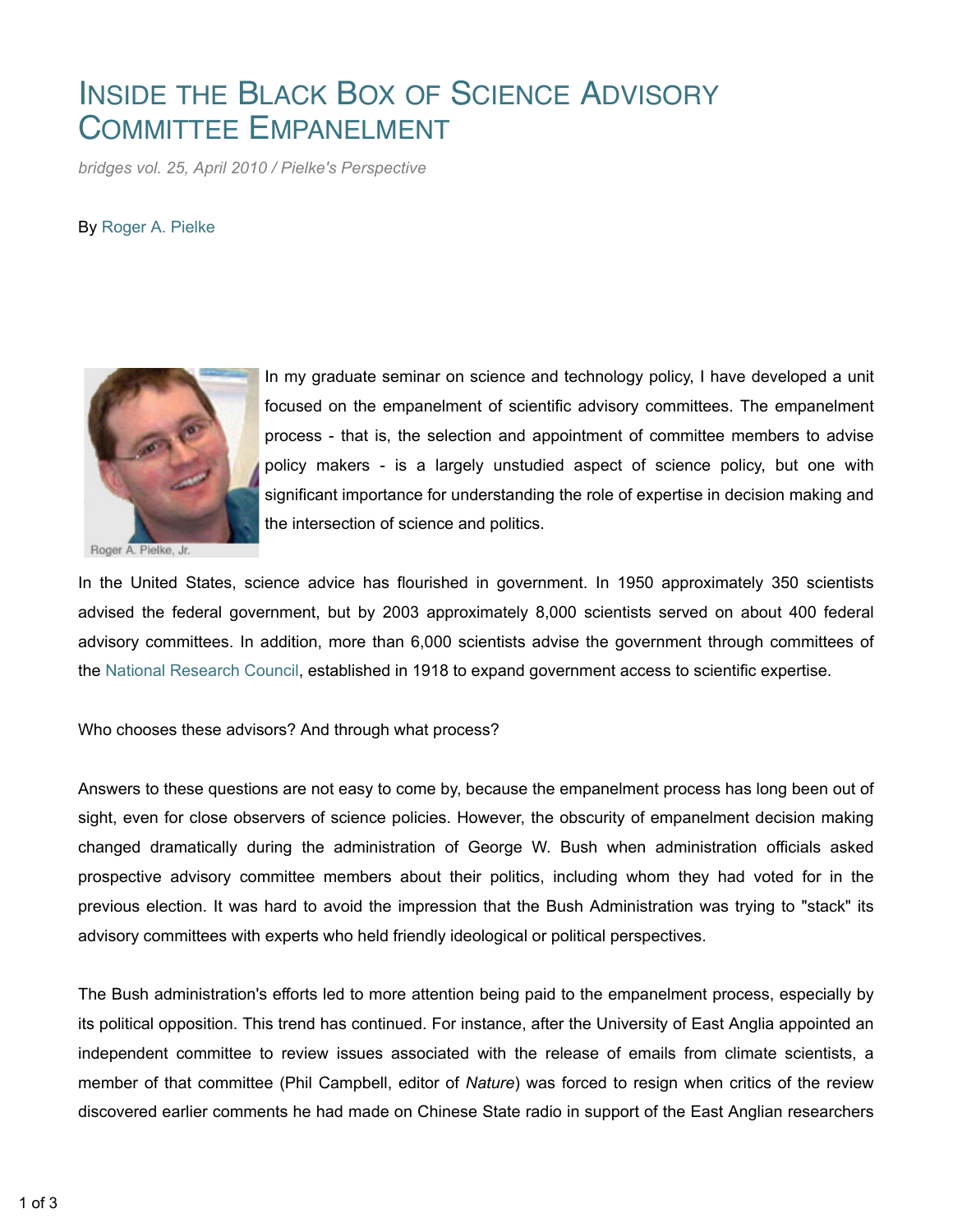at the focus of the inquiry, and then called into question his objectivity. Similarly, in recent weeks and months the UK has seen a number of high-profile resignations from a drug advisory committee over alleged politicization of their advice and the government's handling of the committee. For better or worse, the empanelment process is now a political battlefield.

To give my students a sense of what happens in the empanelment process, I ask them to serve as empanelers in a class project to create a hypothetical science advisory committee in the area of climate science. The subject area for the unit really does not matter, so long as there is readily available information on prospective panelists. In other years I have used endangered species as a focus.

The rules of the assignment are:

- the students can pick anyone in the world;
- the committee to be empaneled must be a "science arbitration" panel as described in my book, *The Honest Broker*. A science arbitration panel focuses on questions that can be addressed empirically, including consideration of associated areas of uncertainty and ignorance, using the methodologies of science;
- the focal area for this assignment is "physical climate science," as represented by Working Group I of the Intergovernmental Panel on Climate Change;
- the committee may have no more than 12 members.

I divide the class into three groups, and each is to present a proposed committee and write an accompanying press release. The students in my course this term come from a range of disciplines - chemistry, geology, atmospheric science, sociology, anthropology, environmental studies, policy, and journalism - and are highly qualified for their role as empanelers. In fact, if history is a guide to the future, then some of these students will be helping to empanel expert committees in just a few years.

The purpose of the hypothetical committee that they are empanelling is to stand ready to respond to questions posed by policy makers, nationally and internationally, about physical climate science. Consistent with the notion of "science arbitration," questions about "what to do" are not part of the purview of the committee. As a lead-up to the assignment, we discussed guidelines for empanelling such a committee, as recommended to the Obama Administration by the Bipartisan Policy Center in a report produced in 2009. However, the class groups were free to choose whomever they wanted and to justify those selections however they'd like.

Midway through the assignment, I asked the students to present their prospective list of committee members for discussion in the class. This year the three groups presented a total of 67 potential committee members